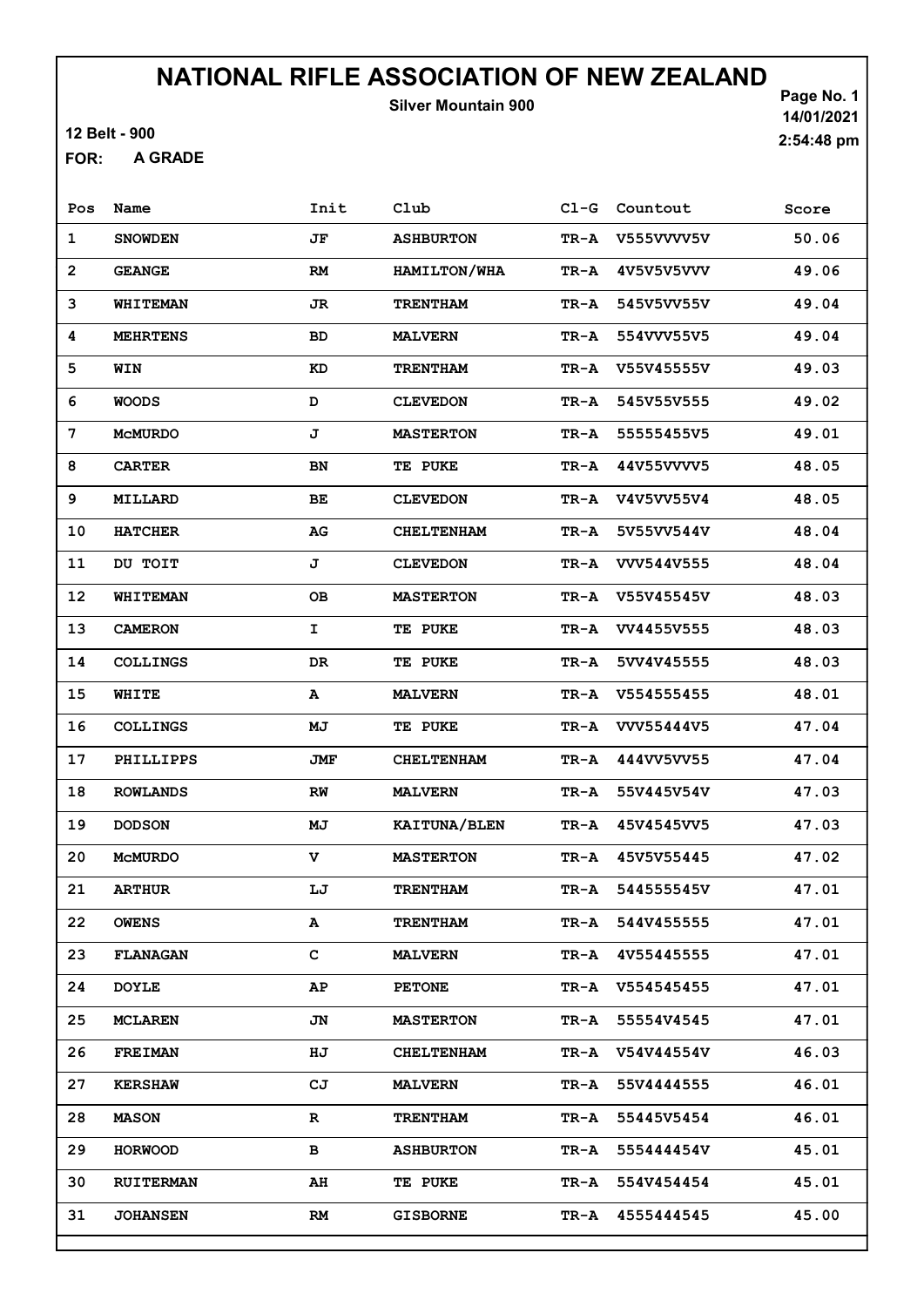| FOR: | 12 Belt - 900<br>A GRADE |           | <b>Silver Mountain 900</b> |        |            | Page No. 2<br>14/01/2021<br>2:54:48 pm |
|------|--------------------------|-----------|----------------------------|--------|------------|----------------------------------------|
| Pos  | Name                     | Init      | Club                       | $CL-G$ | Countout   | Score                                  |
| 32   | <b>GORDON</b>            | <b>RM</b> | <b>HAWKES BAY</b>          | TR-A   | 444V54VV44 | 44.03                                  |
| 33   | <b>ALEXANDER</b>         | D         | <b>MALVERN</b>             | TR-A   | 4VV3V40455 | 40.03                                  |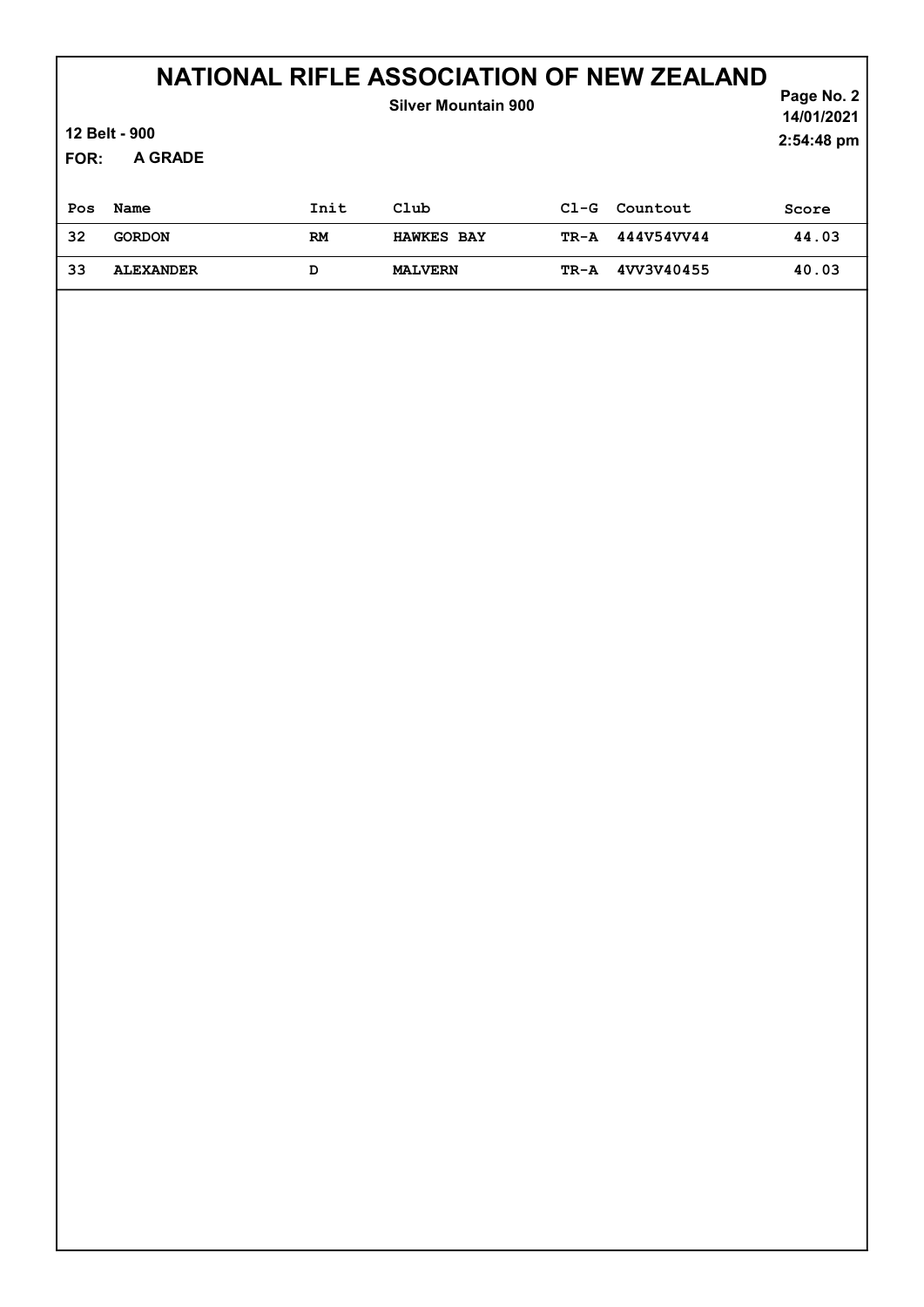12 Belt - 900

B GRADE FOR:

Page No. 3 14/01/2021 2:54:48 pm

| Pos               | Name             | Init         | Club              | $C1-G$ | Countout   | Score |
|-------------------|------------------|--------------|-------------------|--------|------------|-------|
| $\mathbf{1}$      | <b>MARTIN</b>    | <b>BJ</b>    | <b>TRENTHAM</b>   | $TR-B$ | 5V5V5V55VV | 50.05 |
| $\overline{2}$    | <b>CHEESEMAN</b> | J            | <b>CLEVEDON</b>   | $TR-B$ | V5V45VVV5V | 49.06 |
| 3                 | <b>FINCHAM</b>   | D            | <b>HAWKES BAY</b> | $TR-B$ | V55VV44555 | 48.03 |
| 4                 | <b>WHYTE</b>     | C            | KAITUNA/BLEN      | $TR-B$ | V54555VV45 | 48.03 |
| 5                 | <b>RIDDLE</b>    | S            | <b>CLEVEDON</b>   | $TR-B$ | 555554VV54 | 48.02 |
| 6                 | <b>SNOWDEN</b>   | M            | <b>ASHBURTON</b>  | $TR-B$ | 5554555V54 | 48.01 |
| 7                 | TIDSWELL         | PA           | <b>CHELTENHAM</b> | TR-B   | VV4555454V | 47.03 |
| 8                 | LEITE            | $\mathbf{R}$ | <b>CLEVEDON</b>   | $TR-B$ | 5545545VV4 | 47.02 |
| 9                 | LANE             | M            | <b>OTOROHANGA</b> | $TR-B$ | 555545445V | 47.01 |
| 10                | <b>BALL</b>      | JW           | TE PUKE           | $TR-B$ | 5VV44VV44V | 46.05 |
| 11                | DICK             | DK           | KAITUNA/BLEN      | $TR-B$ | 444455VV55 | 46.02 |
| $12 \overline{ }$ | DIKMENLI         | S            | <b>TRENTHAM</b>   | $TR-B$ | 54444455VV | 45.02 |
| 13                | <b>GILCHRIST</b> | $\mathbf{R}$ | <b>OAMARU</b>     | $TR-B$ | V554555344 | 45.01 |
| 14                | <b>MARSHALL</b>  | LD           | <b>HAWKES BAY</b> | $TR-B$ | 4444544VVV | 44.03 |
| 15                | <b>RIDDLE</b>    | G            | <b>CLEVEDON</b>   | $TR-B$ | 4554V544V3 | 44.02 |
| 16                | <b>HOUGHTON</b>  | LS           | <b>CLEVEDON</b>   | $TR-B$ | V3554444V4 | 43.02 |
| 17                | <b>MCKEE</b>     | к            | <b>KARORI</b>     | $TR-B$ | 4434444545 | 41.00 |
| 18                | <b>DENT</b>      | AL           | <b>PETONE</b>     | $TR-B$ | 5444354344 | 40.00 |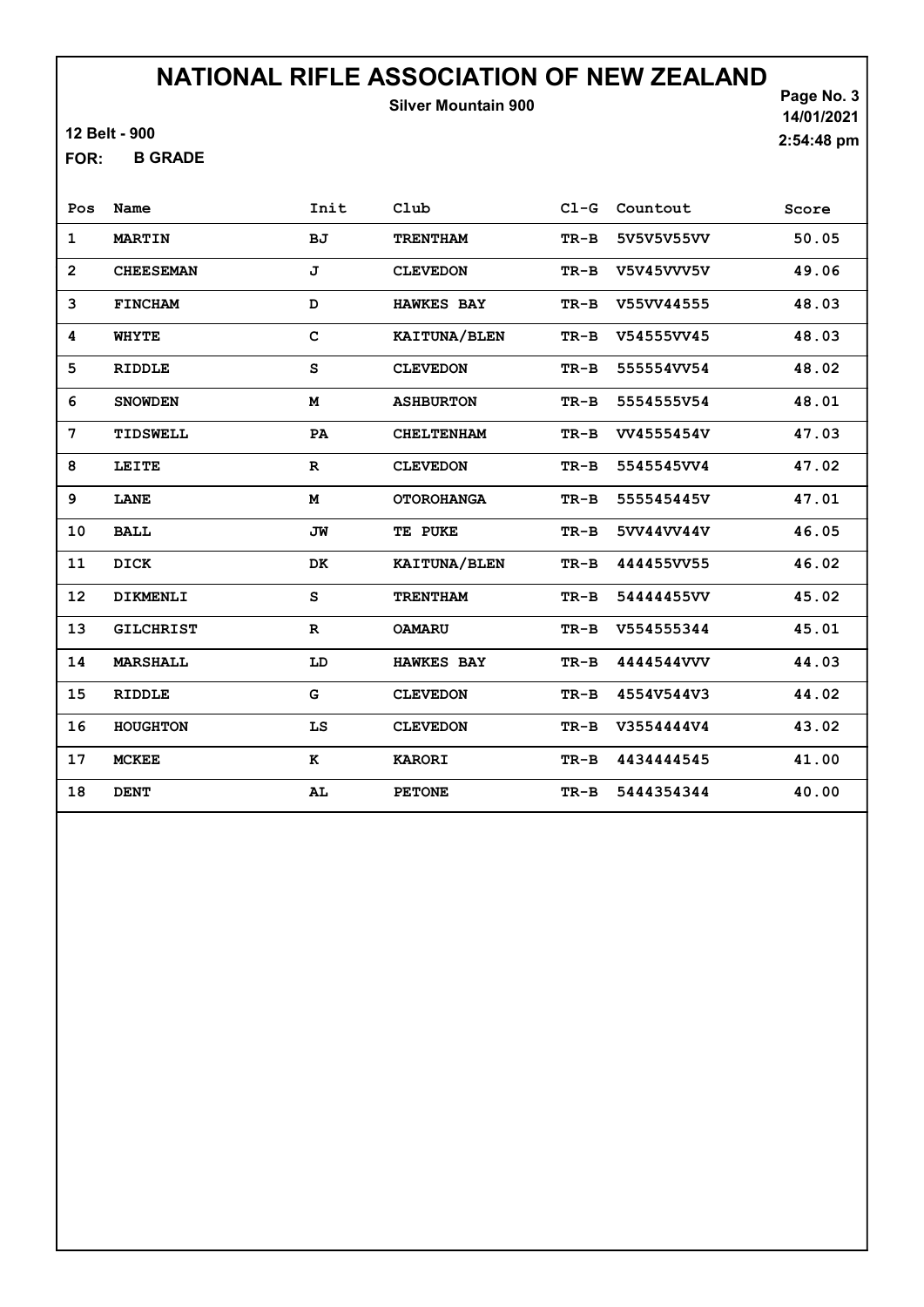12 Belt - 900

C GRADE FOR:

Page No. 4 14/01/2021 2:54:48 pm

| Pos            | Name           | Init | $_{\rm Club}$     | $C1-G$ | Countout   | Score |
|----------------|----------------|------|-------------------|--------|------------|-------|
| 1              | <b>GORE</b>    | т    | <b>TRENTHAM</b>   | $TR-C$ | 44V55V5V5V | 48.04 |
| $\overline{2}$ | <b>CAMERON</b> | S    | TE PUKE           | $TR-C$ | 4554V55555 | 48.01 |
| 3              | <b>FLEMING</b> | JA   | <b>ASHBURTON</b>  | $TR-C$ | 5545V55544 | 47.01 |
| 4              | <b>KERSHAW</b> | SL   | <b>MALVERN</b>    | $TR-C$ | 5VV4544V44 | 45.03 |
| 5              | <b>PETZEN</b>  | D    | <b>TRENTHAM</b>   | $TR-C$ | 55455V4444 | 45.01 |
| 6              | <b>DRAKE</b>   | AE   | <b>TARANAKI</b>   | $TR-C$ | 3V4VV543V5 | 44.04 |
| 7              | WAKELING       | J    | <b>CLEVEDON</b>   | TR-C   | 45V35V434V | 43.03 |
| 8              | <b>SCOBIE</b>  | J    | <b>OTOROHANGA</b> | $TR-C$ | V443545454 | 43.01 |
| 9              | <b>BROWN</b>   | SW   | <b>PETONE</b>     | $TR-C$ | 0454444454 | 38.00 |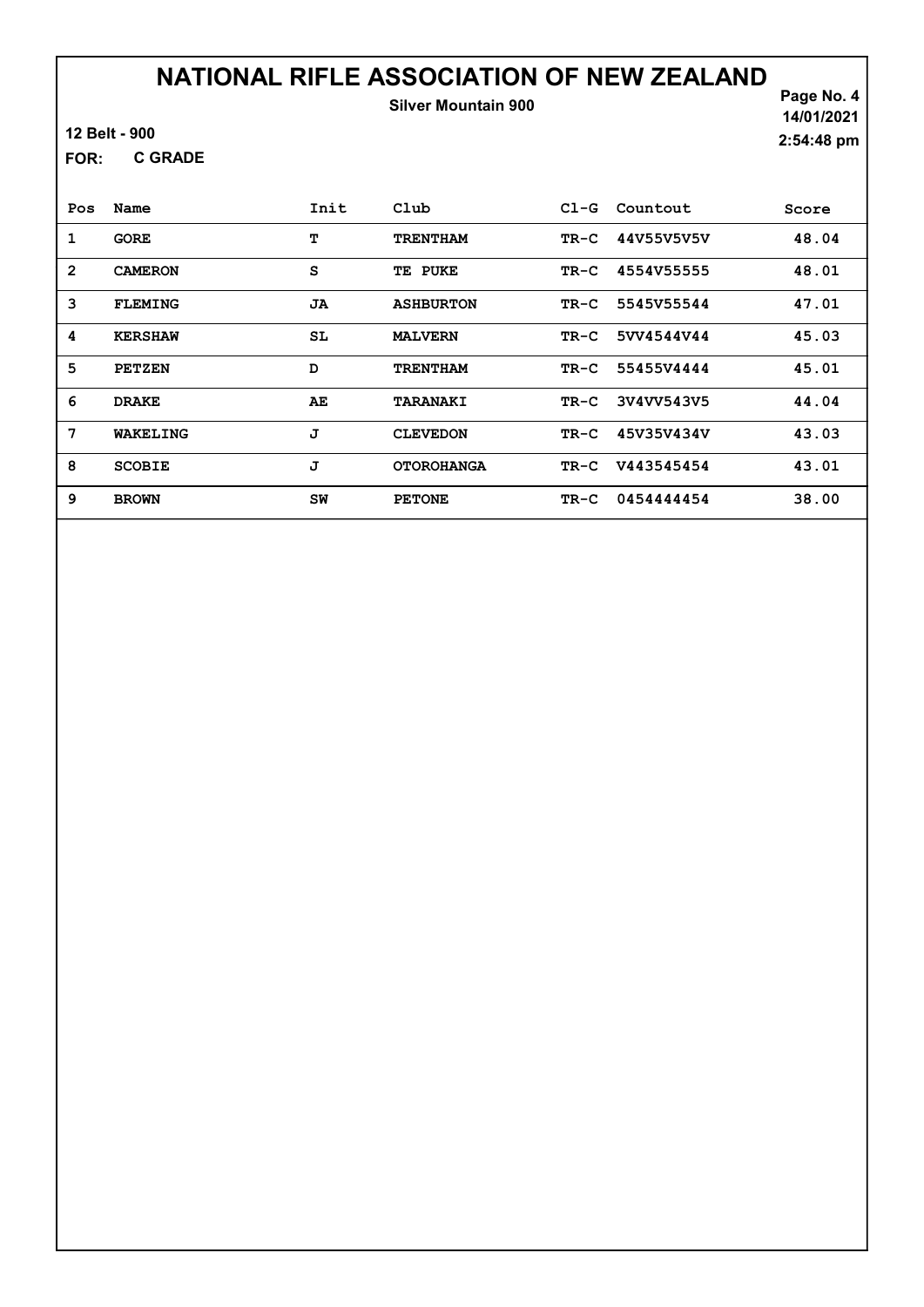| 12 Belt - 900<br><b>T GRADE</b><br>FOR: |                     |      | <b>Silver Mountain 900</b> |        | Page No. 5<br>14/01/2021<br>2:54:48 pm |       |
|-----------------------------------------|---------------------|------|----------------------------|--------|----------------------------------------|-------|
|                                         |                     |      |                            |        |                                        |       |
| Pos                                     | Name                | Init | Club                       | $C1-G$ | Countout                               | Score |
| $\mathbf{1}$                            | <b>DARRALL</b>      | F    | <b>TRENTHAM</b>            | TR-T   | 4454V5V54V                             | 46.03 |
| $\overline{2}$                          | <b>VAN RENSBURG</b> | L    | <b>CLEVEDON</b>            | $TR-T$ | 43V4434445                             | 40.01 |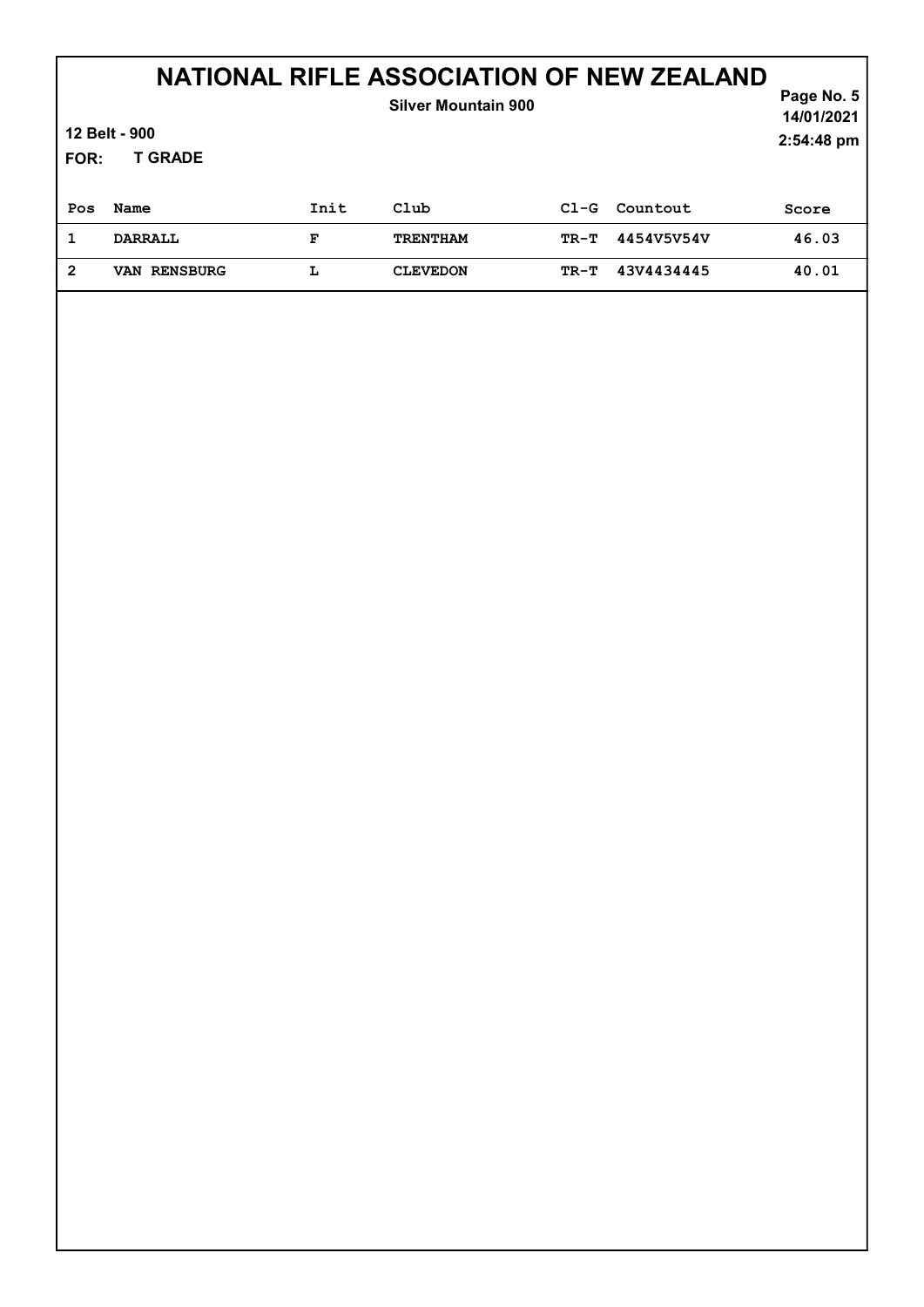| FOR:           | 12 Belt - 900<br><b>CFT CLASS</b> |            | <b>Silver Mountain 900</b> |                    | Page No. 6<br>14/01/2021<br>2:54:48 pm |
|----------------|-----------------------------------|------------|----------------------------|--------------------|----------------------------------------|
| Pos            | Name                              | Init       | Club                       | $CL-G$<br>Countout | Score                                  |
| 1              | <b>SMITH</b>                      | <b>GRH</b> | <b>MALVERN</b>             | CFTR-06X56554X45   | 52.02                                  |
| $\overline{2}$ | <b>SNOWDEN</b>                    | c          | <b>ASHBURTON</b>           | CFTR-05546X56555   | 52.01                                  |
| 3              | <b>DUTHIE</b>                     | M          | <b>TRENTHAM</b>            | CFTR-035X45544XX   | 48.03                                  |
| 4              | LINDSAY                           | в          | <b>HAWKES BAY</b>          | CFTR-00000000000   | 0.00                                   |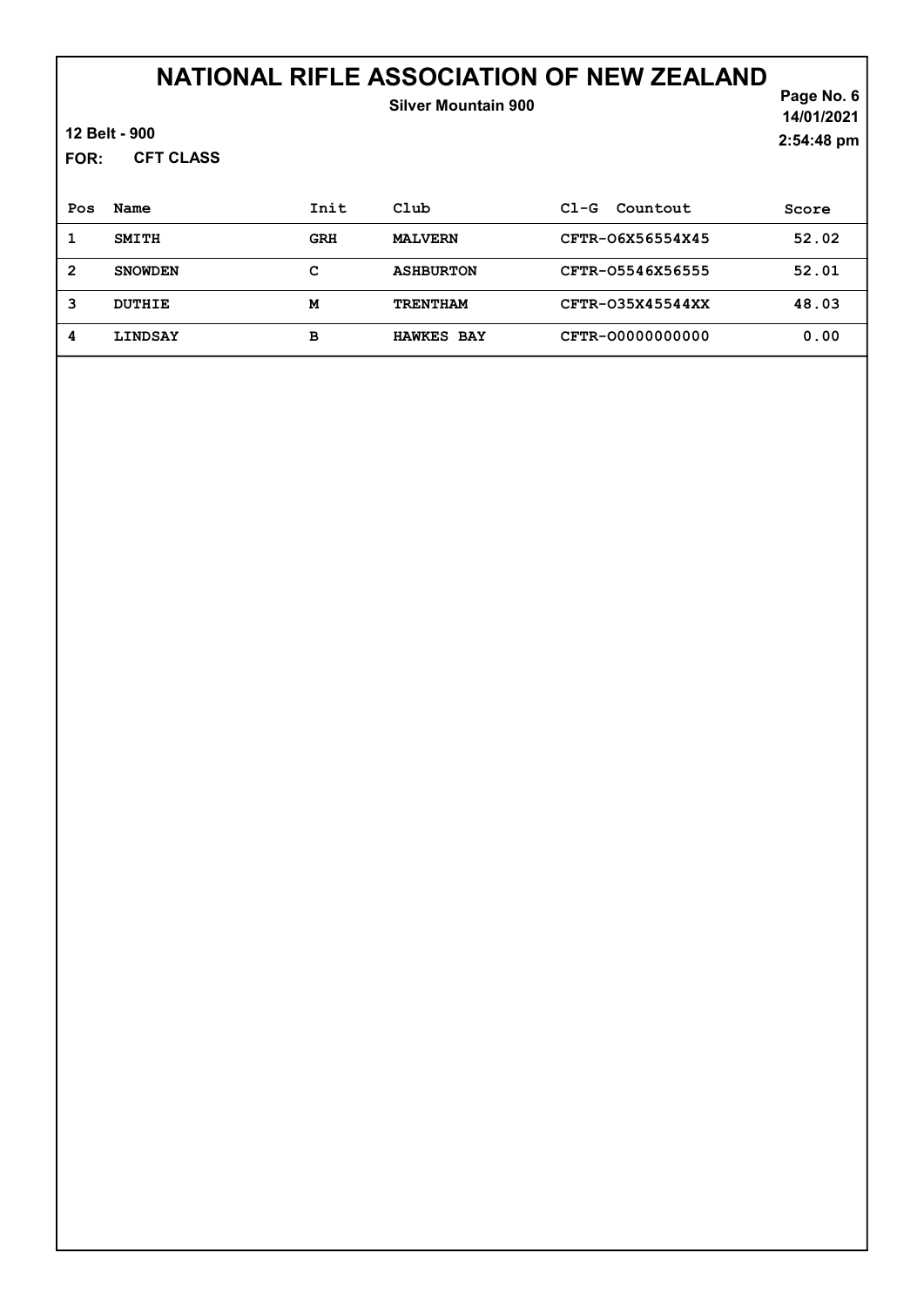12 Belt - 900

FO CLASS FOR:

Page No. 7 14/01/2021 2:54:48 pm

| Pos            | Name              | Init         | Club              | $CL-G$ | Countout   | Score |
|----------------|-------------------|--------------|-------------------|--------|------------|-------|
| 1              | <b>MCLAY</b>      | s            | TE PUKE           | $FO-O$ | XX5XXXXXXX | 59.09 |
| $\overline{2}$ | <b>KERRIDGE</b>   | $\mathbf R$  | TE PUKE           | $FO-O$ | X5XX66X6XX | 59.06 |
| 3              | <b>KAPENE</b>     | S            | <b>GISBORNE</b>   | $FO-O$ | X66566X6XX | 59.04 |
| 4              | <b>GRIMSEY</b>    | L            | <b>ASHBURTON</b>  | $FO-O$ | 666X6XX656 | 59.03 |
| 5              | <b>HUGHES</b>     | IR           | <b>CHELTENHAM</b> | $FO-O$ | X56656656X | 57.02 |
| 6              | <b>MEEHAN</b>     | D            | <b>CLEVEDON</b>   | $FO-O$ | 556665566X | 56.01 |
| 7              | <b>CHUI</b>       | M            | <b>ASHBURTON</b>  | $FO-O$ | 5656656X65 | 56.01 |
| 8              | <b>HUNT</b>       | $\mathbf{C}$ | <b>KARORI</b>     | $FO-O$ | 6665555666 | 56.00 |
| 9              | <b>MAY</b>        | <b>IS</b>    | <b>WHANGAREI</b>  | $FO-O$ | 66X4556XX5 | 55.03 |
| 10             | <b>SUBRITZKY</b>  | M            | <b>KARORI</b>     | $FO-O$ | 556665556X | 55.01 |
| 11             | <b>NEAL</b>       | PA           | <b>CLEVEDON</b>   | $FO-O$ | XX5X666454 | 54.03 |
| 12             | <b>TEAGUE</b>     | SP           | TE PUKE           | $FO-O$ | 44666XX556 | 54.02 |
| 13             | <b>BARKHUIZEN</b> | S            | <b>CLEVEDON</b>   | $FO-O$ | X55565X554 | 52.02 |
| 14             | <b>HOWL</b>       | SВ           | <b>CHELTENHAM</b> | $FO-O$ | 65454455XX | 50.02 |
| 15             | <b>DUCKETT</b>    | <b>FM</b>    | <b>MASTERTON</b>  | $FO-O$ | 0565556656 | 49.00 |
| 16             | <b>MOFFATT</b>    | SK           | <b>CLEVEDON</b>   | $FO-O$ | 5546555545 | 49.00 |
| 17             | <b>MOSES</b>      | МK           | <b>CLEVEDON</b>   | $FO-O$ | 4554544566 | 48.00 |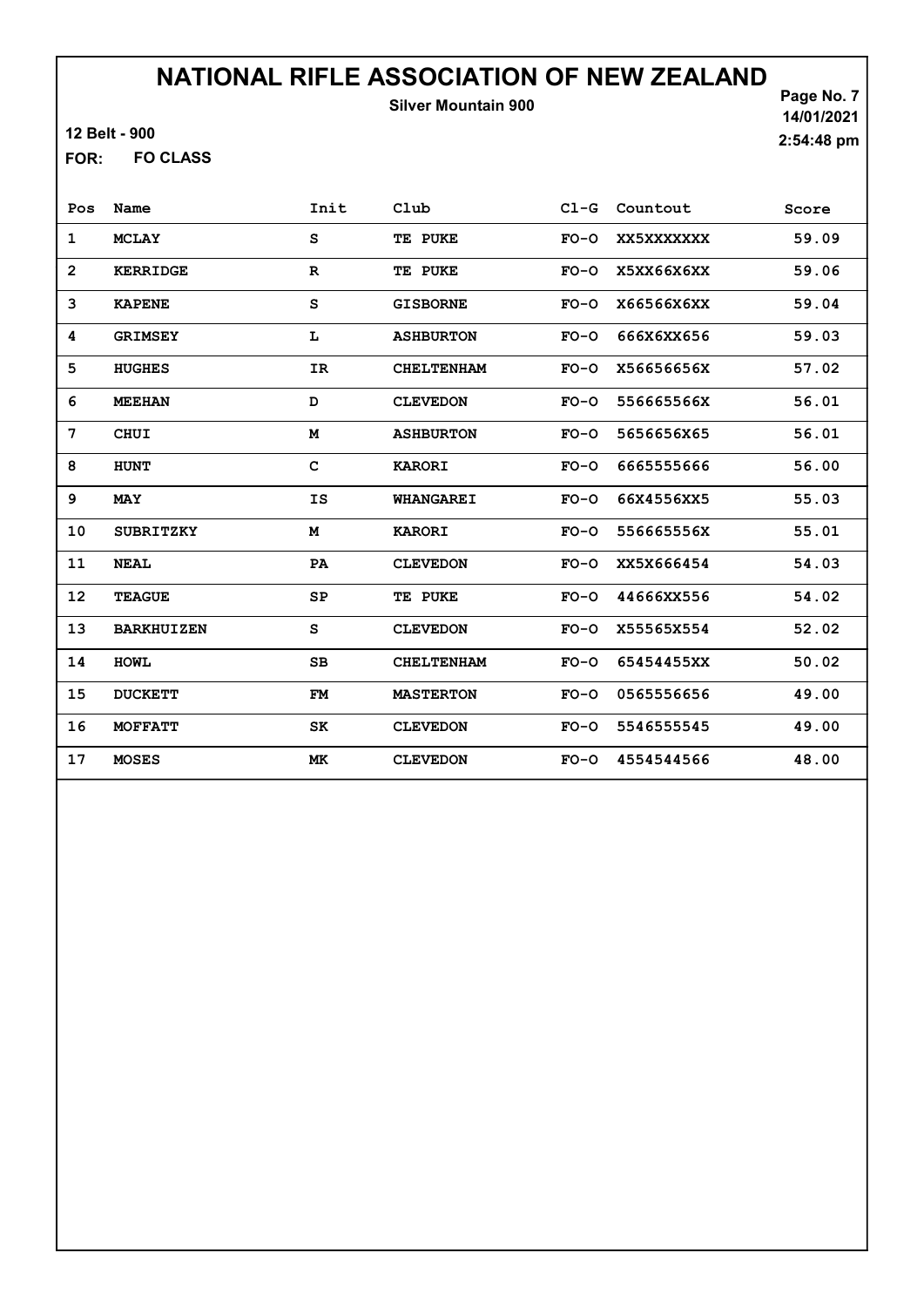| FOR: | 12 Belt - 900<br><b>FPR CLASS</b> |      | <b>NATIONAL RIFLE ASSOCIATION OF NEW ZEALAND</b><br><b>Silver Mountain 900</b> |        |                  | Page No. 8<br>14/01/2021<br>2:54:48 pm |
|------|-----------------------------------|------|--------------------------------------------------------------------------------|--------|------------------|----------------------------------------|
| Pos  | Name                              | Init | Club                                                                           | $C1-G$ | Countout         | Score                                  |
|      | <b>SMITH</b>                      | DM   | <b>ASHBURTON</b>                                                               |        | FPR-0 5X55465X55 | 52.02                                  |
|      |                                   |      |                                                                                |        |                  |                                        |